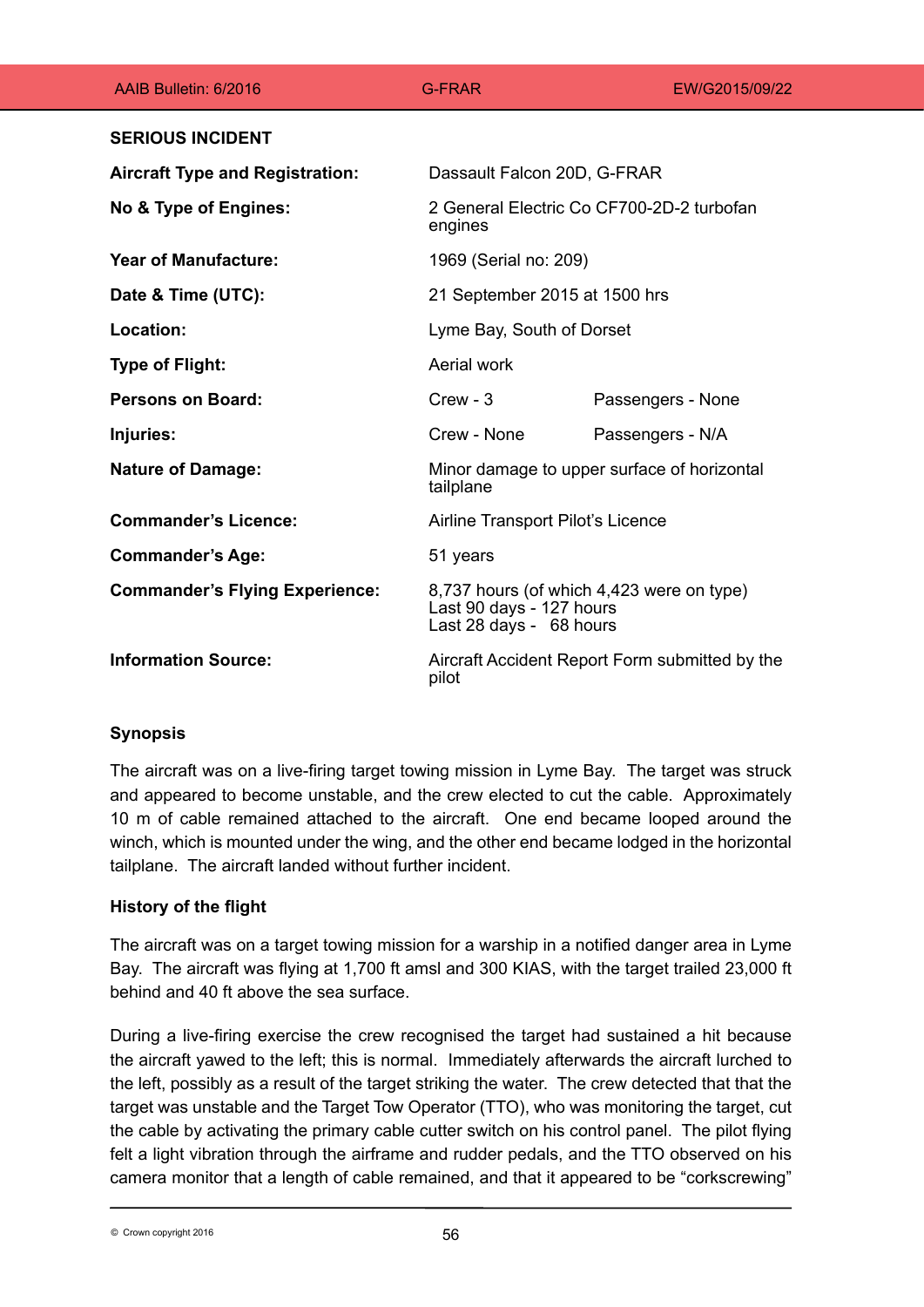behind the aircraft. He believed that the cable was probably striking the tailplane area. The pilot monitoring attempted to cut the cable by activating the secondary cable cutter switch in the cockpit, but this had no effect.

The crew declared an emergency and, after a discussion with ATC, they decided to land on Runway 08 at Bournemouth, as this offered an approach over the least populated area. The aircraft was configured to land with the flaps up, to minimise the risk of the cable fouling the control surfaces on the wing. Shortly after the landing gear was lowered the cable ceased banging against the airframe and the TTO reported: "It's hooked up on something…I think it's the tail." The aircraft landed without further incident.

After the flight the TTO discovered that one end of the 10 m length of cable was lodged between the elevator and the horizontal tailplane, and that there was a loop in the cable that had snagged on the winch (Figures 1 to 4). The cable was removed from the gap between the elevator and the horizontal tailplane; this was a simple task and there was no evidence to suggest that the elevator had not been operating effectively during the incident.



**Figure 1** Image of aircraft showing winch and tail plane



**Figure 2** Image showing one end of the cable looped around the winch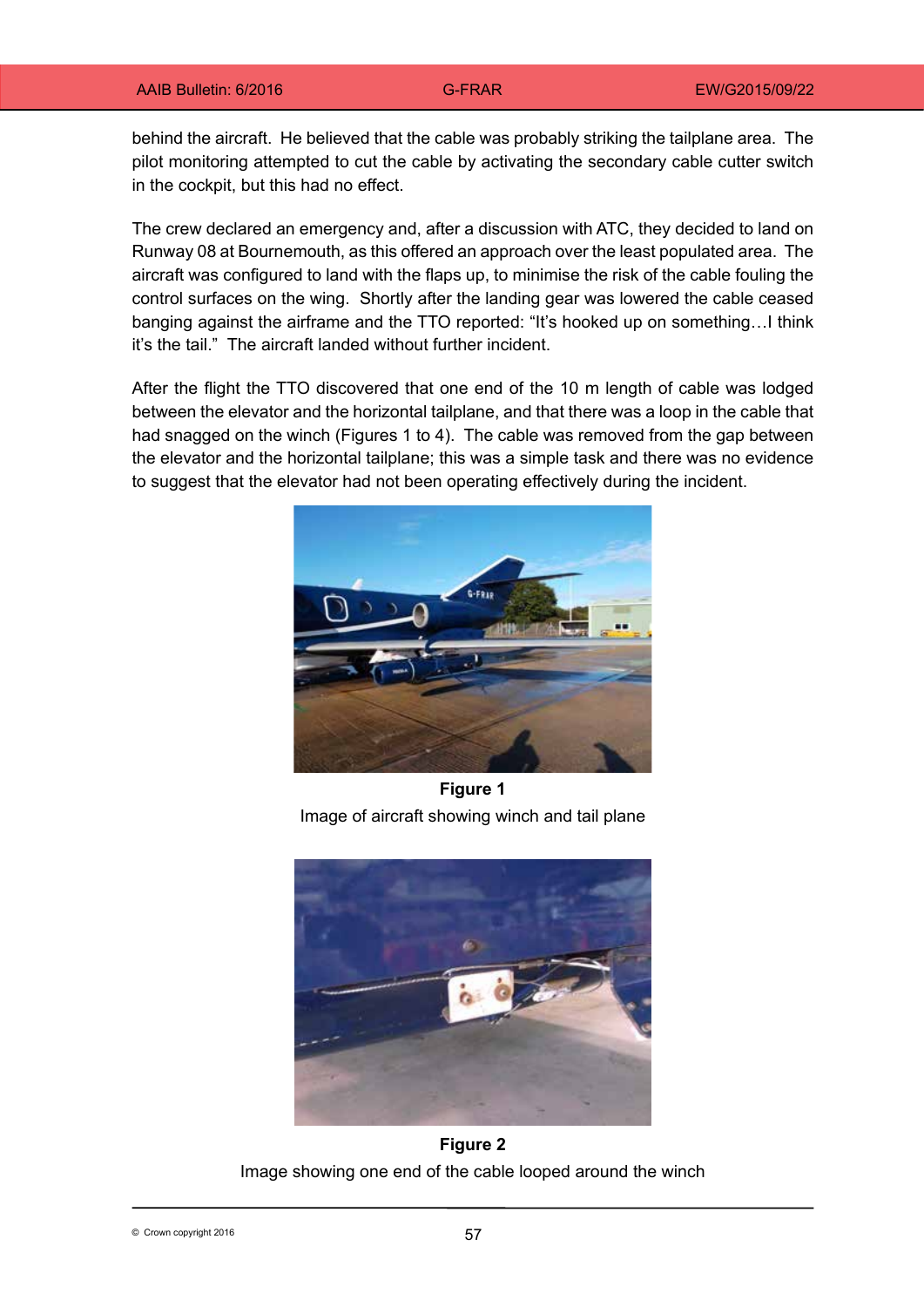#### AAIB Bulletin: 6/2016 **G-FRAR** EW/G2015/09/22



**Figure 3** Image showing damage to the tailplane leading edge



**Figure 4** Image showing cable lodged in the gap between the horizontal tailplane and the elevator

### **Aircraft information**

The Falcon 20 is a business jet with a fin-mounted horizontal tailplane, aft mounted engines and swept wings. The elevator is a hydraulically-powered flying control.

The aircraft was fitted with a target towing winch, which was mounted on a pylon under the left wing, at around mid-semi-span. Inside the winch outrigger is a cable cutter; this can be activated from either the cockpit or the TTO's control panel. The target was 2.9 m long and weighed 53 kg.

The TTO sits on the left side of the cabin ahead of the wing leading edge in a rear-facing seat, next to a window. In front of the TTO there is a monitor, which can be selected to view video images from the left or right underwing cameras, and a control panel.

G-FRAK, a similar aircraft to G-FRAR, was the subject of an AAIB Field investigation as a result of a target-towing accident in April 2015. A detailed description of the aircraft, the target towing system and its operation can be found at: https://www.gov.uk/aaib-reports/ aaib-investigation-to-dassault-falcon-20d-g-frak

### **Discussion**

It is likely that, after being hit, the damaged target struck the water and its subsequent motion was complex, with a high degree of variation in cable tension. The 10 m section of cable that remained attached had separated at both ends, but had become snagged on the winch because of a loop that had formed after the target detached. There was a cut at the winch end which was likely to have been the result of activating the cable cutter. The break

58 © Crown copyright 2016